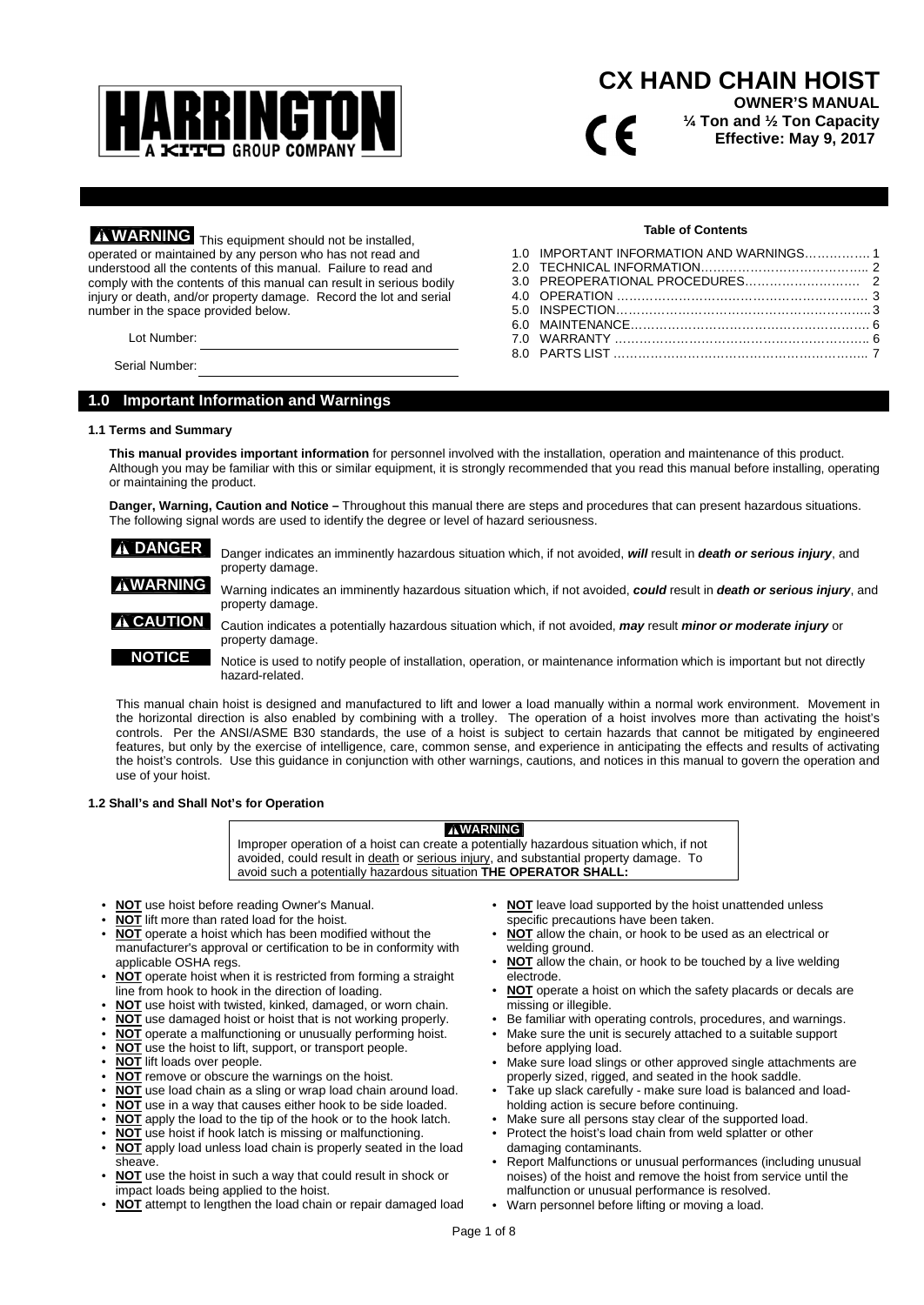chain or hand chain.

- **NOT** operate beyond the limits of the load chain travel.
- Warn personnel of an approaching load.

# **A** CAUTION

Improper operation of a hoist can create a potentially hazardous situation which, if not avoided, could result in minor or moderate injury, or property damage. To avoid such a potentially hazardous situation **THE OPERATOR SHALL:**

- Maintain a firm footing or be otherwise secured when operating the hoist.
- Check brake function by tensioning the hoist prior to each lift operation.
- Use hook latches. Latches are to retain slings, chains, etc. under slack conditions only.
- Make sure the hook latches are closed and not supporting any parts of the load.
- Make sure the load is free to move and will clear all obstructions.
- Avoid swinging the load or hook.
- Make sure hook travel is in the same direction as shown on controls.
- Inspect the hoist regularly, replace damaged or worn parts, and keep appropriate records of maintenance.
- Use the hoist manufacturer's recommended parts when repairing the unit.
- Lubricate load chain per hoist manufacturer's recommendations.
- **NOT** allow your attention to be diverted from operating the hoist.
- **NOT** allow the hoist to be subjected to sharp contact with other hoists, structures, or objects through misuse. **NOT** adjust or repair the hoist unless qualified to
- perform such adjustments or repairs.
- **NOT** use the hoist load limiting or warning device to measure load.
- **NOT** operate except with manual power
- **NOT** permit more than one operator to pull on a single hand chain at the same time. More than one operator is likely to cause hoist overload.

# **2.0 Technical Information**

# **2.1 Specifications**

2.1.1 Operating Conditions and Environment:

Temperature Range: -40° to +140°F (-40° to +60°C) Humidity: 100% or less This is not underwater device. Material: No special materials such as spark resistant and asbestos.<br>Do Not Use: In an alkaline/acidic o In an alkaline/acidic or an organic

solvent/explosive atmosphere. 2.1.2 Hoist Specifications:

|                               | <b>Product Code</b>     | CX003            | CX005             |
|-------------------------------|-------------------------|------------------|-------------------|
|                               | Capacity (Ton)          | 1/4              | 1/2               |
|                               | Headroom C (in.)        | 8.5              | 10.2              |
|                               | Standard Lift (ft)      | 10 or 20         | 10 or 20          |
| Pull to Lift Rated Load (lbs) |                         | 33               | 42                |
|                               | Overhaul Ratio          | 34               | 43                |
| Load Chain Dia. x Pitch (mm)  |                         | $3.2 \times 9.0$ | $4.3 \times 12.0$ |
|                               | <b>Chain Fall Lines</b> |                  |                   |
|                               | 10 ft Lift              | 7                | 10                |
| Net Weight(lbs)               | 20 ft Lift              | 10               | 16                |



# **3.0 Preoperational Procedures**

## **3.1 Mounting Location**

3.1.1 **WARNING** Prior to mounting the hoist ensure that the suspension and the supporting structure are adequate to support the hoist and its loads. If necessary consult a professional that is qualified to evaluate the adequacy of the suspension location and its supporting structure. The maximum force which can be applied to the supporting structure is 2.4 times the rated capacity.

## **3.2 Mounting the Hoist**

- 3.2.1 Manual Trolley Follow instructions in Owner's Manual provided with the trolley.
- 3.2.2 Hook Mounted to a Fixed Location Attach the hoist's top hook to the fixed suspension point.
- 3.2.3 **AWARNING** Ensure that the fixed suspension point rests on the center of the hook's saddle and that the hook's latch is engaged.

# **3.3 Preoperational Checks and Trial Operations**

- 3.3.1 **WARNING** Confirm the adequacy of the rated capacity for all slings, chains, wire ropes and all other lifting attachments before use. Inspect all load suspension members for damage prior to use and replace or repair all damaged parts.
- 3.3.2 Measure and record the "k" dimension of the top and bottom hook. See Table 5-4 under Section 5.0, "Inspection".
- 3.3.3 Record the hoist's Code, Lot and Serial Number (from the name plate on the hoist; see Section 2.1.4) in the space provided on the cover of this manual.
- 3.3.4 Ensure that the hoist is properly installed to a fixed point.
- 3.3.5 Ensure that all nuts and bolts are sufficiently fastened.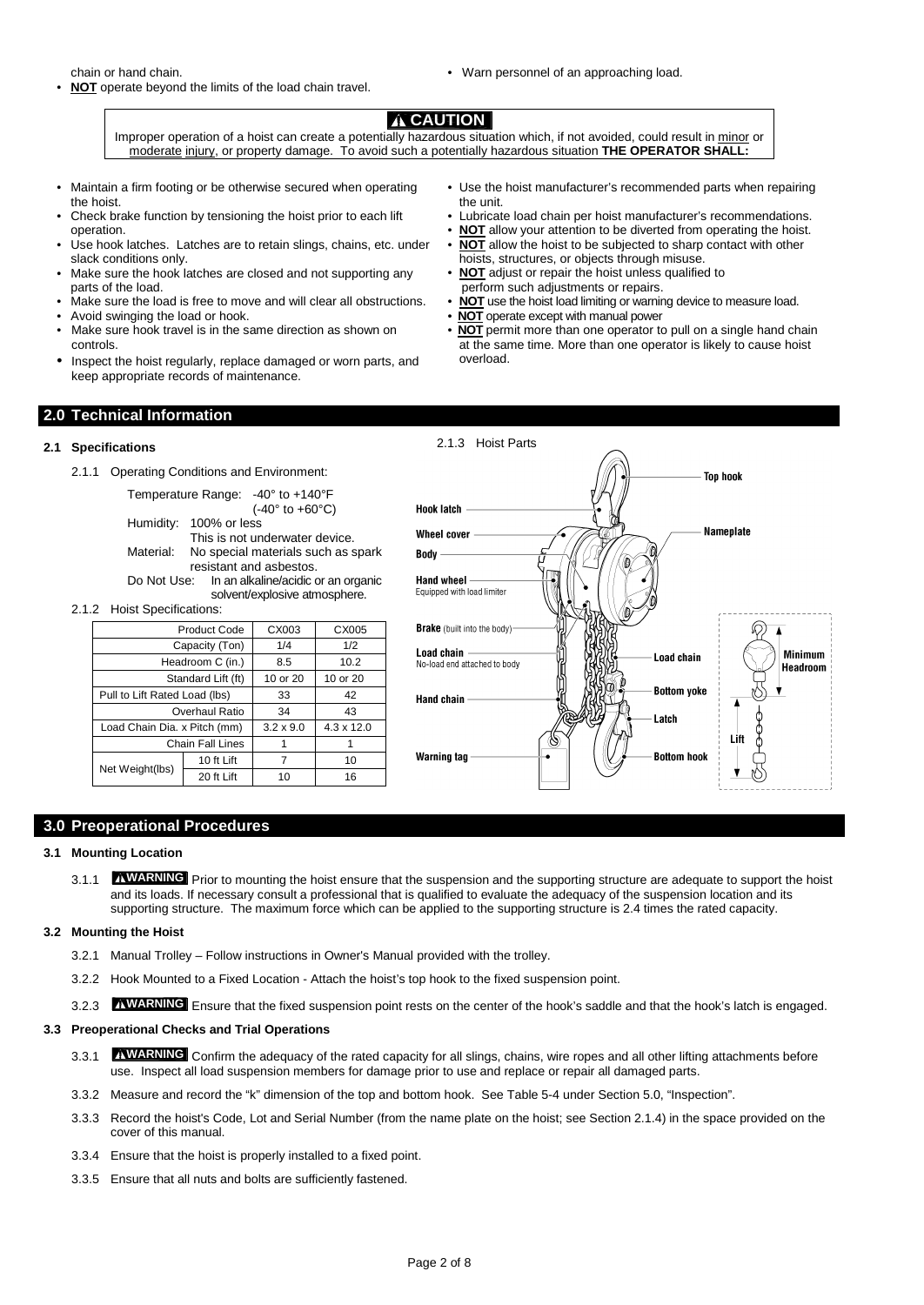- 3.3.6 Confirm proper operation:
	- Before operating read and become familiar with Section 4 Operation.
	- Before operating ensure that the hoist meets the Inspection, Testing and Maintenance requirements of ANSI/ASME B30.16.
	- Before operating ensure that nothing will interfere with the full range of the hoist's operation.

# **4.0 Operation**

# **4.1 Introduction**

4.1.1 **WARNING** HOIST OPERATORS SHALL BE REQUIRED TO READ THE OPERATION SECTION OF THIS MANUAL, THE WARNINGS CONTAINED IN THIS MANUAL, INSTRUCTION AND WARNING LABELS ON THE HOIST OR LIFTING SYSTEM, AND THE OPERATION SECTIONS OF ANSI/ASME B30.16 and ANSI/ASME B30.10.

# **4.2 Lifting and Lowering**

- 4.2.1 Refer to the arrows and text on the hand wheel cover see Figure 4-1.
- 4.2.2 To **LIFT** the Load When facing the hand wheel side of the hoist, pull down on the **RIGHT** side hand chain.
- 4.2.3 To **LOWER** the Load When facing the hand wheel side of the hoist, pull down on the **LEFT** side hand chain.
- 4.2.4 **WARNING** This product is designed for a rated load to be hoisted by pulling the hand chain with a force of 33 lb (15kg) or less. Do NOT pull on the hand chain with a force greater than 33 lb (15kgf). Stop using the hoist and consult a qualified person if the a load of 1/4 Ton or less cannot be lifted with a pull force of 33 lb (15kgf) or less. Figure 4-1 Lifting and Lowering



# **5.0 Inspection**

- **5.1 Initial Inspection** Prior to initial use, all new, altered, or modified hoists shall be inspected by a designated person to ensure compliance with the applicable provisions of this manual.
- **5.2 Inspection Classification** The inspection procedure herein is based on ANSI/ASME B30.16. Inspections for hoists in regular service are divided into FREQUENT and PERIODIC groups based upon the intervals at which inspection should be performed. The intervals in turn are dependent upon the degree of service and usage the hoists are subjected to. The two general classifications are herein designated as FREQUENT and PERIODIC, with respective intervals between inspections as defined in Table 4-1.

|                               | Table 5-1 Inspection Intervals                                               |                                                                                                                                                     |
|-------------------------------|------------------------------------------------------------------------------|-----------------------------------------------------------------------------------------------------------------------------------------------------|
| <b>Service</b>                | <b>FREQUENT Inspection</b>                                                   | <b>PERIODIC Inspection</b>                                                                                                                          |
| Normal Service                | Monthly                                                                      | Yearly                                                                                                                                              |
| <b>Heavy Service</b>          | Weekly to Monthly                                                            | Semiannually                                                                                                                                        |
| Severe Service                | Daily to Weekly                                                              | Quarterly                                                                                                                                           |
| Special or Infrequent Service | As recommended by a qualified<br>person before and after each<br>occurrence. | As recommended by a qualified person before<br>the first such occurrence and as directed by the<br>qualified person for any subsequent occurrences. |

## **5.3 Frequent Inspection**

5.3.1 Inspections should be made on a FREQUENT basis in accordance with Table 5-2, "Frequent Inspection." Included in these FREQUENT Inspections are observations made during operation for any defects or damage that might appear between Periodic Inspections. Evaluation and resolution of the results of FREQUENT Inspections shall be made by a designated person such that the hoist is maintained in safe working condition.

| Table 5-2 Frequent Inspection                                                                              |
|------------------------------------------------------------------------------------------------------------|
| All functional operating mechanisms for proper operation and adjustment, maladjustment and unusual sounds. |
| Hoist braking system for proper operation                                                                  |
| Hooks and latches in accordance with ANSI/ASME B30.10                                                      |
| Hook latch operation                                                                                       |
| Load chain in accordance with Section 5.5                                                                  |
| Hoist support for damage                                                                                   |
|                                                                                                            |

# **5.4 Periodic Inspection**

5.4.1 Inspections should be made on a PERIODIC basis in accordance with Table 5-3, "Periodic Inspection." Evaluation and resolution of the results of PERIODIC Inspections shall be made by a designated person such that the hoist is maintained in safe working condition.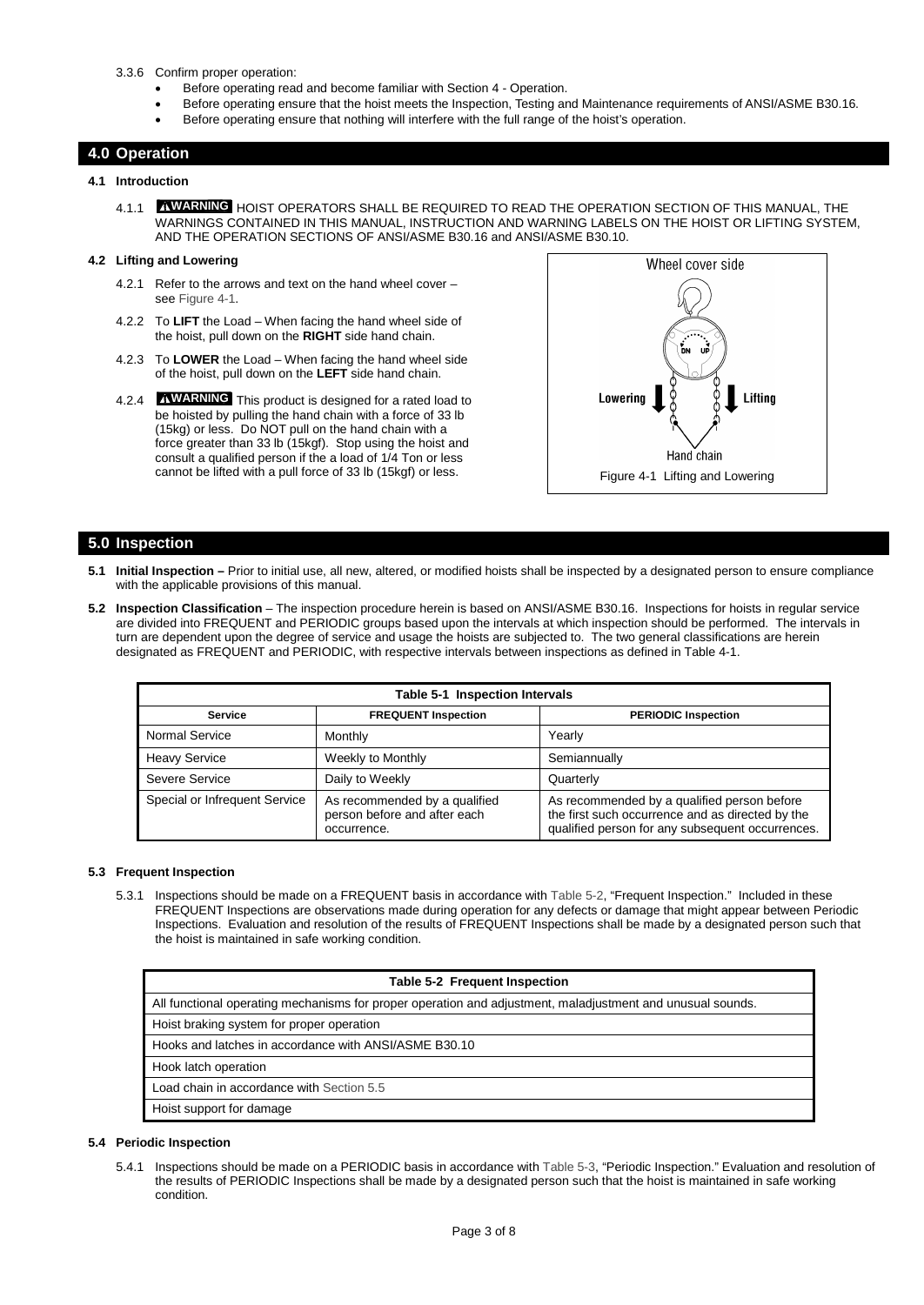5.4.2 For inspections where load suspension parts of the hoist are disassembled, a load test per ANSI/ASME B30.16 must be performed on the hoist after it is re-assembled and prior to its return to service.

| Table 5-3 Periodic Inspection                                                                                                                                                                               |
|-------------------------------------------------------------------------------------------------------------------------------------------------------------------------------------------------------------|
| Requirements of frequent inspection.                                                                                                                                                                        |
| Evidence of loose bolts, nuts, or rivets.                                                                                                                                                                   |
| Evidence of worn, corroded, cracked, or distorted parts such as suspension housing, chain attachments, yokes,<br>suspension bolts, shafts, gears, bearings, pins, rollers and locking and clamping devices. |
| Evidence of damage to hook retaining nuts or collars and pins, and welds or rivets used to secure the retaining<br>members.                                                                                 |
| Evidence of damage or excessive wear of load sheave.                                                                                                                                                        |
| Evidence of worn, glazed or oil contaminated friction disks; worn pawls, cams or ratchet; corroded, stretched, or broken<br>pawl springs in brake mechanism.                                                |
| Evidence of damage to supporting structure.                                                                                                                                                                 |
| Function label on hoist for legibility.                                                                                                                                                                     |
| Warning label properly attached to the hoist and legible (see Section 8.0, Fig. No. 33).                                                                                                                    |
| End connections of load chain stopper link.                                                                                                                                                                 |

# **5.5 Inspection Methods and Criteria**

- 5.5.1 This section covers the inspection of specific items. The list of items in this section is based on those listed in ANSI/ASME B30.16 for the Frequent and Periodic Inspection.
- 5.5.2 Frequent Inspection Not intended to involve disassembly of the hoist. Disassembly for further inspection would be required if only if frequent inspection results so indicate. Disassembly and further inspection should only be performed by a qualified person trained in the disassembly and re-assembly of the hoist.
- 5.5.3 Periodic Inspection Disassembly of the hoist is required. Disassembly should only be performed by a qualified person trained in the disassembly and re-assembly of the hoist.

|                                                             |                                   | Table 5-4 Hoist Inspection Methods and Criteria                                                                                                                                                                                                                                                                                           |                                                               |
|-------------------------------------------------------------|-----------------------------------|-------------------------------------------------------------------------------------------------------------------------------------------------------------------------------------------------------------------------------------------------------------------------------------------------------------------------------------------|---------------------------------------------------------------|
| Item                                                        | <b>Method</b>                     | Criteria                                                                                                                                                                                                                                                                                                                                  | <b>Action</b>                                                 |
| Functional<br>operating<br>mechanisms.                      | Visual, Auditory                  | Mechanisms should be properly adjusted and should not produce unusual sounds<br>when operated. Components should not be deformed, scarred or show significant<br>wear.                                                                                                                                                                    | Repair or replace<br>as required.                             |
| <b>Braking System</b><br>- Components                       | Visual                            | Brake Pawl, Pawl Shaft, Pawl Spring, Friction Disc and Ratchet Disc should not<br>be deformed scarred or show significant wear.                                                                                                                                                                                                           | Replace                                                       |
| <b>Braking System</b><br>- Friction Plate                   | Visual, Measure                   | The surface of the friction plate should be free of grease, oil, scars, gouges and<br>wear and have uniform thickness. The thickness of both plates together should<br>not be less than the discard value listed in Table 5-7.                                                                                                            | Replace                                                       |
| Housing<br>Mechanical and<br>Lifting System -<br>Components | Visual, Auditory,<br>Function     | Hoist components including load blocks, suspension housing, chain attachments,<br>clevises, yokes, suspension bolts, shafts, gears, bearings, pins and rollers should<br>be free of cracks, distortion, significant wear and corrosion. Evidence of same<br>can be detected visually or via detection of unusual sounds during operation. | Replace.                                                      |
| Hooks-<br>Condition                                         | Visual                            | Should be free of gouges, dents, weld splatter, significant corrosion, twists,<br>deformations, significant wear, dirt and grime. Hook should swivel freely.                                                                                                                                                                              | Replace.                                                      |
| Hooks - Fretting<br>wear                                    | Measure                           | The "u" and "t" dimensions should not be less than the discard value listed in<br>Table 5-5.                                                                                                                                                                                                                                              | Replace.                                                      |
| Hooks - Stretch                                             | Measure                           | The "k" dimension should not be greater than 1.05 times that measured and<br>recorded at the time of purchase (See Section 3.1). If recorded "k" values are not<br>available for hooks when new, use nominal "k" values from Table 5-5.                                                                                                   | Replace.                                                      |
| Hooks - Hook<br>Latches                                     | Visual, Function                  | Latch should not be deformed. Attachment of latch to hook should not be loose<br>or stiff. Latch spring should not be missing and should not be weak.                                                                                                                                                                                     | Replace.                                                      |
| Hooks - Yoke<br>Assembly                                    | Visual                            | Should be free of significant rust, weld splatter, nicks, and gouges. Holes should<br>not be elongated, fasteners should not be loose (Refer to figure in Section 8.0),<br>and there should be no gap between mating parts.                                                                                                               | Torque or<br>replace as<br>required.                          |
| Yoke - Hole<br>Deformation                                  | Visual, Measure                   | The "D" dimension of the top pin hole should not be greater than the discard<br>value listed in Table 5-8.                                                                                                                                                                                                                                | Replace Hook<br>Set                                           |
| Top Pin-<br>Deformation                                     | Visual, Measure                   | The top pin should be free of scars or significant deformation. The "E" dimension<br>should not be less than discard value listed in Table 5-9.                                                                                                                                                                                           | Replace                                                       |
| Load Chain -<br>Surface<br>Condition,<br>Lubrication        | Visual                            | Should be free of gouges, nicks, dents, weld splatter and corrosion. Links should<br>not be deformed, and should not show signs of abrasion. Surfaces where links<br>bear on one another should be free of significant wear. Entire surface should be<br>coated with lubricant and should be free of dirt and grime.                      | Replace (only<br>with load chain<br>listed in parts<br>list). |
| Load Chain -<br><b>Pitch and Wire</b><br>Diameter           | Measure                           | The "P" dimension should not be greater than discard value listed in Table 5-6.<br>The "d" dimension should not be less than discard value listed in Table 5-6.                                                                                                                                                                           | Replace (see<br>above). Inspect<br>load sheave.               |
| Bolts, Nuts and<br><b>Rivets</b>                            | Visual, Check<br>with Proper Tool | Bolts, nuts and rivets should not be loose, deformed or corroded.                                                                                                                                                                                                                                                                         | Tighten or<br>replace as<br>required.                         |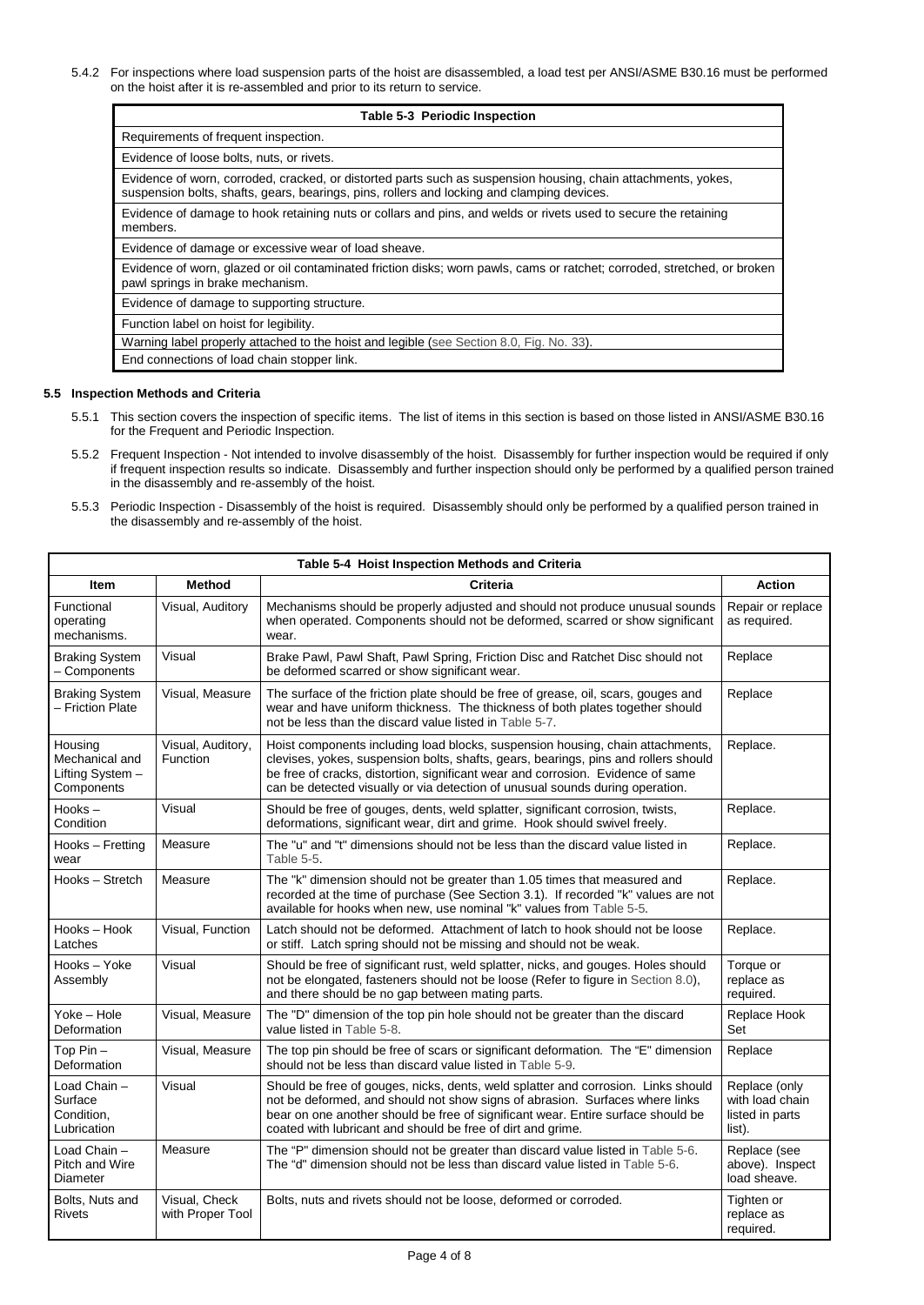|                                |        | Table 5-4 Hoist Inspection Methods and Criteria - Continued                                                      |          |
|--------------------------------|--------|------------------------------------------------------------------------------------------------------------------|----------|
| Item                           | Method | Criteria                                                                                                         | Action   |
| Load Sheave                    | Visual | Pockets of Load Sheave should be clean and free of significant wear.                                             | Replace. |
| <b>Warning Labels</b>          | Visual | Warning Labels should be affixed to the hoist and they should be legible. (see<br>Section 8.0, Figure Number 33) | Replace. |
| <b>Hoist Capacity</b><br>Label | Visual | The label that indicates the capacity of the hoist should be legible and securely<br>attached to the hoist.      | Replace. |

|                        |        |                 | Table 5-5 Top Hook & Bottom Hook Dimensions |                 |                            |                 |                |
|------------------------|--------|-----------------|---------------------------------------------|-----------------|----------------------------|-----------------|----------------|
| "k" Measured When New: | R      | Product<br>Code | Nominal "k"<br>Dimension*                   |                 | "u" Dimension<br>inch (mm) | inch (mm)       | "t" Dimension  |
|                        |        |                 | inch (mm)                                   | <b>Standard</b> | <b>Discard</b>             | <b>Standard</b> | <b>Discard</b> |
| Top:                   | W.     | CX003           | 1.54(39)                                    | 0.49(12.5)      | 0.47(11.9)                 | 0.43(11.0)      | 0.41(10.5)     |
| Bottom:                | u<br>⊸ | CX005           | 1.79(45.5)                                  | 0.59(15)        | 0.56(14.3)                 | 0.47(12.0)      | 0.45(11.4)     |

**\*** These values are nominal since the dimension is not controlled to a tolerance. The **"k"** dimension should be measured when the hook is new - this becomes a reference measurement. Subsequent measurements are compared to this reference to make determinations about hook deformation/stretch. See Section 5-5, "Hooks - Stretch".

|               |         | <b>Table 5-6 Chain Wear Dimensions</b> |                |            |                |
|---------------|---------|----------------------------------------|----------------|------------|----------------|
| $P = 5$ links | Product |                                        | "P" inch (mm)  |            | "d" inch (mm)  |
|               | Code    | Standard                               | <b>Discard</b> | Standard   | <b>Discard</b> |
|               | CX003   | 1.79(45.5)                             | 1.84(46.8)     | 0.126(3.2) | 0.11(2.9)      |
| d             | CX005   | 2.38(60.5)                             | 2.45(62.3)     | 0.17(4.3)  | 0.15(3.9)      |

|                           | Table 5-7 Friction Plate Dimension "t" |                              |                             |   | Table 5-9 End Pin Dimension "d" |                              |
|---------------------------|----------------------------------------|------------------------------|-----------------------------|---|---------------------------------|------------------------------|
| Uli Uli<br>Milli<br>YMM). | Product<br>Code                        | <b>Standard</b><br>inch (mm) | <b>Discard</b><br>inch (mm) |   | Product<br>Code                 | <b>Standard</b><br>inch (mm) |
| Two plates                | CX003                                  | 0.20(5.0)                    | 0.18(4.5)                   | a | CX003                           | 0.154(3.9)                   |
|                           | CX005                                  | 0.20(5.0)                    | 0.18(4.5)                   |   | CX005                           | 0.197(5.0)                   |

|                 | Table 5-8 Top Pin Hole Dimensions "D" |                             |   |                 | Table 5-9 Top Pin Dimension "E" |
|-----------------|---------------------------------------|-----------------------------|---|-----------------|---------------------------------|
| Product<br>Code | <b>Standard</b><br>inch (mm)          | <b>Discard</b><br>inch (mm) |   | Product<br>Code | <b>Standard</b><br>inch (mm)    |
| CX003           | 0.33(8.3)                             | 0.35(8.8)                   | E | CX003           | 0.31(8.0)                       |
| CX005           | 0.41(10.3)                            | 0.43(10.8)                  |   | CX005           | 0.39(10)                        |

|                 | riction Plate Dimension "t"  |                             |   |                 | Table 5-9 End Pin Dimension "d" |                             |
|-----------------|------------------------------|-----------------------------|---|-----------------|---------------------------------|-----------------------------|
| Product<br>Code | <b>Standard</b><br>inch (mm) | <b>Discard</b><br>inch (mm) |   | Product<br>Code | <b>Standard</b><br>inch (mm)    | <b>Discard</b><br>inch (mm) |
| CX003           | 0.20(5.0)                    | 0.18(4.5)                   | d | CX003           | 0.154(3.9)                      | 0.146(3.7)                  |
| CX005           | 0.20(5.0)                    | 0.18(4.5)                   |   | CX005           | 0.197(5.0)                      | 0.189(4.8)                  |

|                 | pp Pin Hole Dimensions "D"   |                             | Table 5-9 Top Pin Dimension "E" |                 |                              |
|-----------------|------------------------------|-----------------------------|---------------------------------|-----------------|------------------------------|
| Product<br>Code | <b>Standard</b><br>inch (mm) | <b>Discard</b><br>inch (mm) |                                 | Product<br>Code | <b>Standard</b><br>inch (mm) |
| CX003           | 0.33(8.3)                    | 0.35(8.8)                   | Ε                               | CX003           | 0.31(8.0)                    |
| CX005           | 0.41(10.3)                   | 0.43(10.8)                  |                                 | CX005           | 0.39(10)                     |

| Table 5-8 Brake Bushing |                 |                              |                             |  |  |
|-------------------------|-----------------|------------------------------|-----------------------------|--|--|
|                         | Product<br>Code | <b>Standard</b><br>inch (mm) | <b>Discard</b><br>inch (mm) |  |  |
|                         | CX003           | 0.063(1.6)                   | 0.055(1.4)                  |  |  |
|                         | CX005           | 0.083(2.1)                   | 0.075(1.9)                  |  |  |

| Table 5-8 Bottom Pin Hole Dimensions "d" |                 |                              |                             |  | Table 5-9 Bottom Pin Dimension "d" |                              |           |  |
|------------------------------------------|-----------------|------------------------------|-----------------------------|--|------------------------------------|------------------------------|-----------|--|
| ರ                                        | Product<br>Code | <b>Standard</b><br>inch (mm) | <b>Discard</b><br>inch (mm) |  | Product<br>Code                    | <b>Standard</b><br>inch (mm) |           |  |
|                                          | CX005           | 0.41(10.3)                   | 0.43(10.8)                  |  |                                    | CX005                        | 0.20(5.0) |  |

| tom Pin Hole Dimensions "d" |                              | Table 5-9 Bottom Pin Dimension "d" |                 |                              |                             |  |
|-----------------------------|------------------------------|------------------------------------|-----------------|------------------------------|-----------------------------|--|
| Product<br>Code             | <b>Standard</b><br>inch (mm) | <b>Discard</b><br>inch (mm)        | Product<br>Code | <b>Standard</b><br>inch (mm) | <b>Discard</b><br>inch (mm) |  |
| CX005                       | 0.41(10.3)                   | 0.43(10.8)                         | CX005           | 0.20(5.0)                    | 0.18(4.5)                   |  |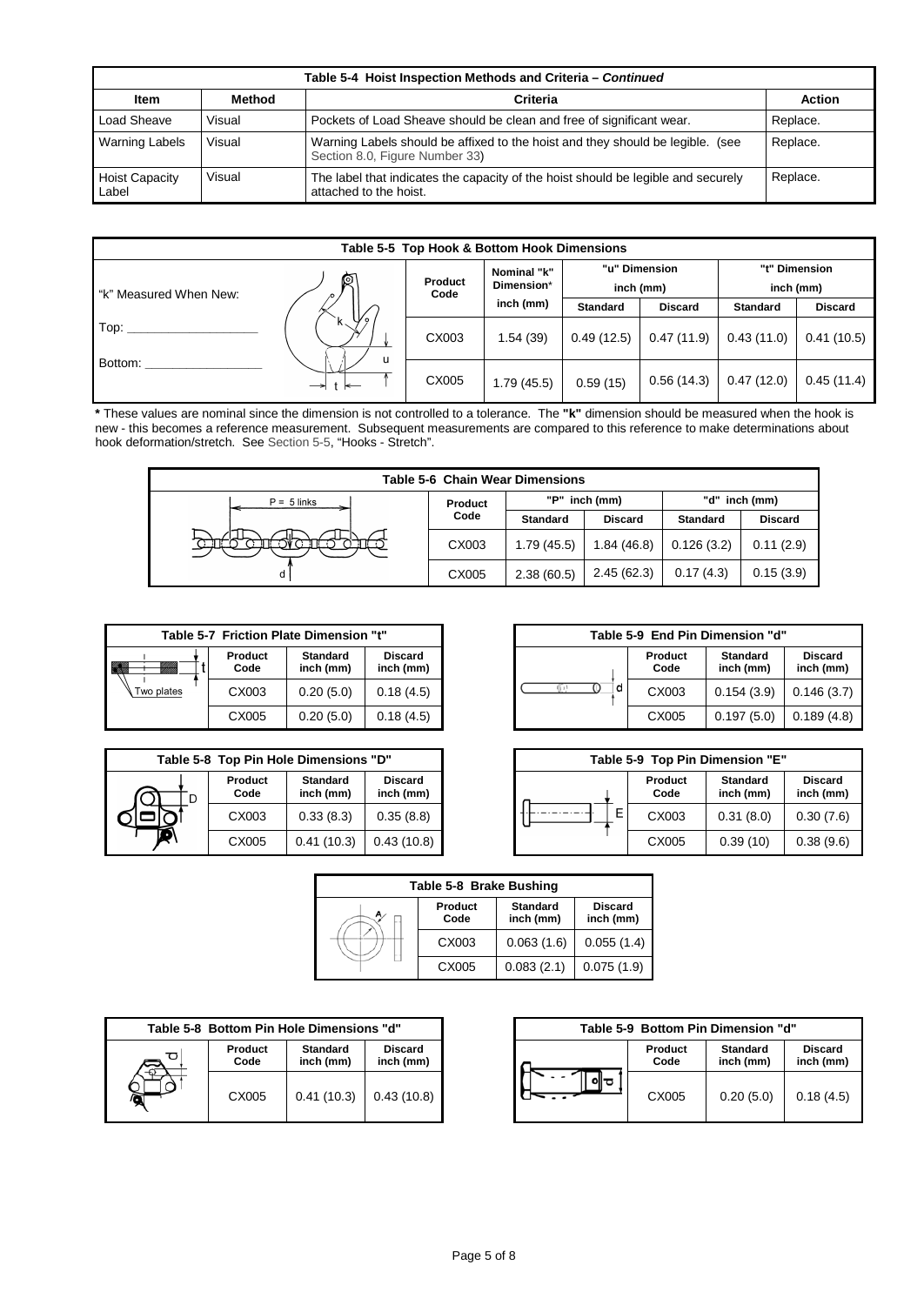# **6.0 Maintenance**

- **6.1 For hoist maintenance or storage, comply with the following points.**
	- 6.1.1 **DANGER** Do not lubricate the friction plate of the mechanical brake.

# 6.1.2 **CAUTION**

- Always ensure that lubricant is applied to the load chain, the top pin, the hook necks, the hook latches and the select lever. Refer to Section 2.1.4 "Hoist Parts".
- Do not store the hoist under a load.
- Remove any dirt or water on the hoist.
- Store the hoist in a dry and clean area.

#### **6.2 Disassembly/Assembly**

- 6.2.1 When re-assembling the hoist, refer to parts list figure in Section 8.0 for the proper component placement and orientation.
- 6.2.2 **CAUTION** Load Limiter Do NOT attempt to disassemble or adjust the Load Limiter built into the Hand Wheel Assembly. Replace the Hand wheel as an assembly with a new, factory adjusted part
- 6.2.3 Gear timing Installing the Gear #2's with the timing marks "O" oriented as shown in Figure 6-1.
- 6.2.4 **WARNING** Make certain the no-load end Load Chain is not twisted when attached to the hoist body. See Section 2-1-4 for attachment point.
- Possibility of corrosion on components of the hoist increases for installations where salt air and high humidity are present. Make frequent and regular inspections of the hoist's condition and operation. Perform all inspections given in "5.0 Inspection" if
- irregularity of the hoist is found after operation



# **7.0 Warranty**

All products sold by Harrington Hoists, Inc. are warranted to be free from defects in material and workmanship from date of shipment by Harrington for the following periods:

**1 year – Electric and Air Powered Hoists (excluding (N)ER2 Enhanced Features**

**Models), Powered Trolleys, Powered Tiger Track Jibs and Gantries,**

**Crane Components, Below the Hook Devices, Spare / Replacement Parts**

- **2 years Manual Hoists & Trolleys, Beam Clamps**
- **3 years (N)ER2 Enhanced Features Model Hoists**
- **5 years Manual Tiger Track Jibs and Gantries, TNER Pull Rotor Motor Brake**
- **10 years (N)ER2 "The Guardian" Smart Brake**

The product must be used in accordance with manufacturer's recommendations and must not have been subject to abuse, lack of maintenance, misuse, negligence, or unauthorized repairs or alterations.

Should any defect in material or workmanship occur during the above time period in any product, as determined by Harrington Hoist's inspection of the product, Harrington Hoists, Inc. agrees, at its discretion, either to replace (not including installation) or repair the part or product free of charge and deliver said item F.O.B. Harrington Hoists, Inc. place of business to customer.

Customer must obtain a Return Goods Authorization as directed by Harrington or Harrington's published repair center prior to shipping product for warranty evaluation. An explanation of the complaint must accompany the product. Product must be returned freight prepaid. Upon repair, the product will be covered for the remainder of the original warranty period. Replacement parts installed after the original warranty period will only be eligible for replacement (not including installation) for a period of one year from the installation date. If it is determined there is no defect, or that the defect resulted from causes not within the scope of Harrington's warranty, the customer will be responsible for the costs of returning the product.

Harrington Hoists, Inc. disclaims any and all other warranties of any kind expressed or implied as to the product's merchantability or fitness for a particular application. Harrington will not be liable for death, injuries to persons or property or for incidental, contingent, special or consequential damages, loss or expense arising in connection with the use or inability whatever,<br>regardless of whether damage, los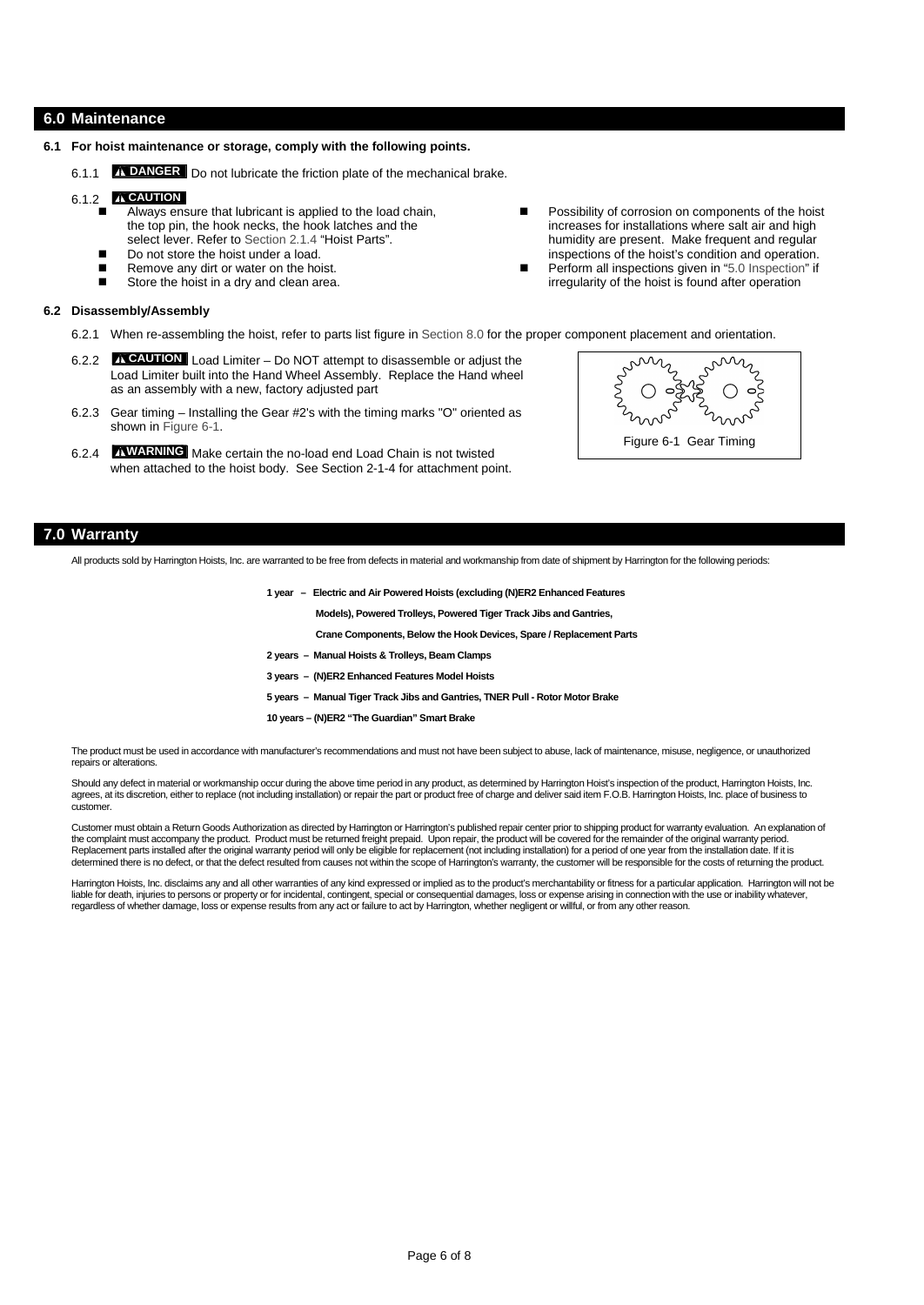



\* Bottom Hook Fasteners CX003:  $-$  Torque to 19  $-$  27 lb $_{\sf f}$  - in.

- Use Loctite®
	- Threadlocker 241 or 242

|                |    |                                          | Parts<br>Part Number |             |              |  |
|----------------|----|------------------------------------------|----------------------|-------------|--------------|--|
| Figure         |    | Part Name                                | Per                  |             |              |  |
| No.            |    |                                          | Hoist                | CX003       | CX005        |  |
| 1              |    | Top Hook Assembly                        | 1                    | L1XA0031001 | L1XA0051001  |  |
| $\overline{2}$ |    | Latch Assembly                           | 1                    | L1XA0031071 | L1XA0059071  |  |
| $3*$<br>4      |    | <b>Bottom Hook</b><br>Assembly           | 1                    | L1XA0031021 | L1XA0051021  |  |
|                |    | Latch Assembly                           | 1                    | L1XA0031071 | L1XA0059071  |  |
|                |    | 4A Spring Lock Washer                    | $\overline{2}$       | 9012707     |              |  |
|                |    | 4B Hex Nut                               | $\overline{2}$       | 9093414     |              |  |
|                | 4C | Socket Head Cap<br>Screw                 | $\overline{2}$       | 9091203     |              |  |
| 4D             |    | Chain Pin                                | 1                    |             | L1LA0059041  |  |
| 4E             |    | <b>Slotted Nut</b>                       | 1                    |             | L1LA0059049  |  |
|                | 4F | Split Pin                                | 1                    |             | J1PW01016008 |  |
| 5              |    | Gear Case Assembly<br>with Nameplate     | 1                    | C1XU0035103 | C1XU0055103  |  |
| 6              |    | Frame A                                  | 1                    | C1XA0039101 | C1XA0059101  |  |
| 7              |    | Frame B                                  | 1                    | C1XA0039102 | C1XA0059102  |  |
| 8              |    | <b>Body Assembly</b>                     | 1                    | C1XA0036104 | C1XA0056104  |  |
| 9              |    | Socket Head Cap<br>Screw                 | 4                    | 9091330     | J1BE10503522 |  |
| 10             |    | Spring Lock Washer                       | 4                    | 9798003     | 9798003      |  |
| 11             |    | Load Sheave                              | 1                    | C1XA0039116 | C1XA0059116  |  |
|                | 12 | Chain Guide                              | 1                    | C1XA0039162 | C1XA0059162  |  |
| 13             |    | Socket Head Cap<br>Screw                 | 4                    | 9091328     | J1BE20501515 |  |
|                | 14 | <b>Conical Lock Washer</b>               | 7                    | C1XA0039109 | C1XA0039109  |  |
|                | 15 | Pinion                                   | 1                    | C1XA0039111 | C1XA0059111  |  |
|                | 16 | Gear #2                                  | $\overline{2}$       | C1XA0039112 | C1XA0059112  |  |
|                | 17 | Load Gear                                | 1                    | C1XA0039114 | C1XA0059114  |  |
| 18             |    | Hand Wheel<br>Assembly w/Load<br>Limiter | 1                    | C1XA0035115 | C1XA0055115  |  |
| 19             |    | Snap Ring                                | $\overline{2}$       | 9047109     | 9047109      |  |
| 20             |    | <b>Friction Plate</b>                    | $\overline{2}$       | C1XA0039151 | C1XA0059151  |  |
| 21             |    | <b>Ratchet Disc</b>                      | 1                    | C1XA0039152 | C1XA0059152  |  |
| 22             |    | <b>Friction Disc</b>                     | 1                    | C1XA0039153 | C1XA0059153  |  |
| 23             |    | <b>Bushing</b>                           | 1                    | C1XA0039154 | C1XA0059154  |  |
| 24             |    | Pawl                                     | 1                    | C1XA0039155 | C1XA0039155  |  |

| Figure |                                    | Parts<br>Per<br>Hoist | Part Number               |              |  |  |
|--------|------------------------------------|-----------------------|---------------------------|--------------|--|--|
| No.    | Part Name                          |                       | CX003                     | CX005        |  |  |
| 25     | Pawl Spring<br>Assy<br>(2 springs) | 1                     | C1XA0035179 C1XA0055179   |              |  |  |
| 26     | Top Pin                            | 1                     | C1XA0039163               | C1XA0059163  |  |  |
| 27     | Wheel<br>Cover                     | 1                     | C1XA0039171               | C1XA0059171  |  |  |
| 28     | Socket<br><b>Head Cap</b><br>Screw | 3                     | 9091331                   | J1BE20503522 |  |  |
| 29     | End Pin                            | 1                     | C1XA0039177               | C1XA0059177  |  |  |
| 30     | Hexagon<br>Socket Set<br>Screw     | 1                     | J1TB01105008 J1TB01106008 |              |  |  |
| 31     | Cam Guide                          | 1                     | C1XA0039203               | C1XA0039203  |  |  |
| $32**$ | Hand Chain -<br>For 10 Ft Lift     | 1                     | 6085301                   | 6085303      |  |  |
|        | Hand Chain -<br>For 20 Ft Lift     | 1                     | 6085302                   | 6085304      |  |  |
| 33     | Warning<br>Tag                     | 1                     | WTAG9                     | WTAG9        |  |  |
| 34     | Chain<br>Stopper<br>Link           | 1                     | L5BA0089045               | L5BA0089045  |  |  |
| 35     | Load Chain                         | <b>FT</b>             | LCLX003NP                 | LCLX005NP    |  |  |

CX005

AD)

 $\overline{3}$ 

 $\textcircled{\scriptsize{4\textcircled{\small{+}}}}\textcircled{\scriptsize{4\textcircled{\small{+}}}}$ 

 $\sqrt{4}$